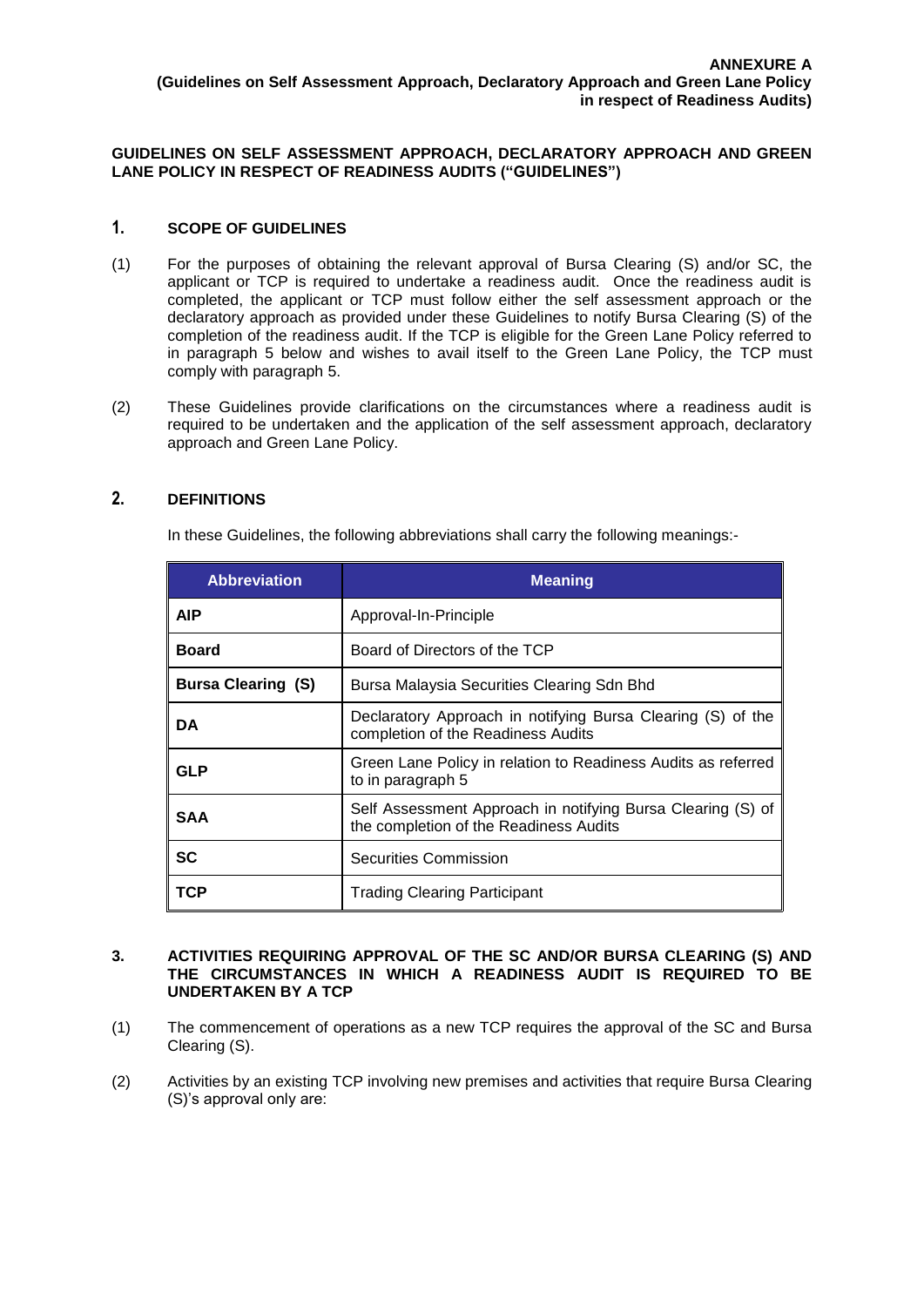- (a) the relocation of Business Premises or Change of Business Address (applicable to Principle Office and Branch Office)<sup>1</sup>; and
- (b) the opening of a new Branch Office of TCPs.
- (3) An applicant wishing to commence the activities requiring the approval of the SC and Bursa Clearing (S), or Bursa Clearing (S), as mentioned in paragraphs 3(1) and 3(2), must first undertake a readiness audit in accordance with these Guidelines.
- (4) Except where paragraph 5 applies, Bursa Clearing (S) will, upon receiving an application for approval from a TCP to commence a new activity and upon due consideration, give an AIP setting out the relevant conditions that need to be complied with by the TCP prior to commencement of the activity. Bursa Clearing (S) will indicate whether the TCP is required, in relation to the readiness audit, to follow the SAA or the DA.
- (5) The requirement to follow either the SAA or DA is assessed based on the following principles:
	- (a) Operating as a new TCP

The SAA will apply to readiness audits required for approval to commence operations as a new TCP.

- (b) Opening of a New Branch Office By TCP
	- (i) The SAA will apply to readiness audits required for approval to open the first 3 Branch Offices.
	- (ii) The DA will apply to readiness audits required for approval to open subsequent Branch Offices.
- (c) All other activities of a TCP
	- (i) The SAA will apply to readiness audits required for approval to commence an activity for the first time.
	- (ii) The DA will apply to readiness audits required for approval of subsequent applications of the same nature.
- (6) Notwithstanding items (a), (b) and (c) in paragraph 3(5) above, Bursa Clearing (S) may at any time or under any circumstance it deems fit, require the TCP to adhere to the SAA in place of the DA.

## **4. REQUIREMENTS FOR SAA OR DA**

In following the SAA or DA in respect of its readiness audit, a TCP must comply with the requirements set out below.

## **4.1 Self Assessment Approach (SAA)**

 $\overline{a}$ 

(1) A TCP must comply with the requirements set out in the following appendices to these Guidelines, in relation to the SAA:

<sup>1</sup> For avoidance of doubt, the relocation of business premises includes a redesignation between a Principal Office and a Branch Office i.e. the Principal Office is redesignated as a Branch Office and the Branch Office is redesignated as the Principal Office.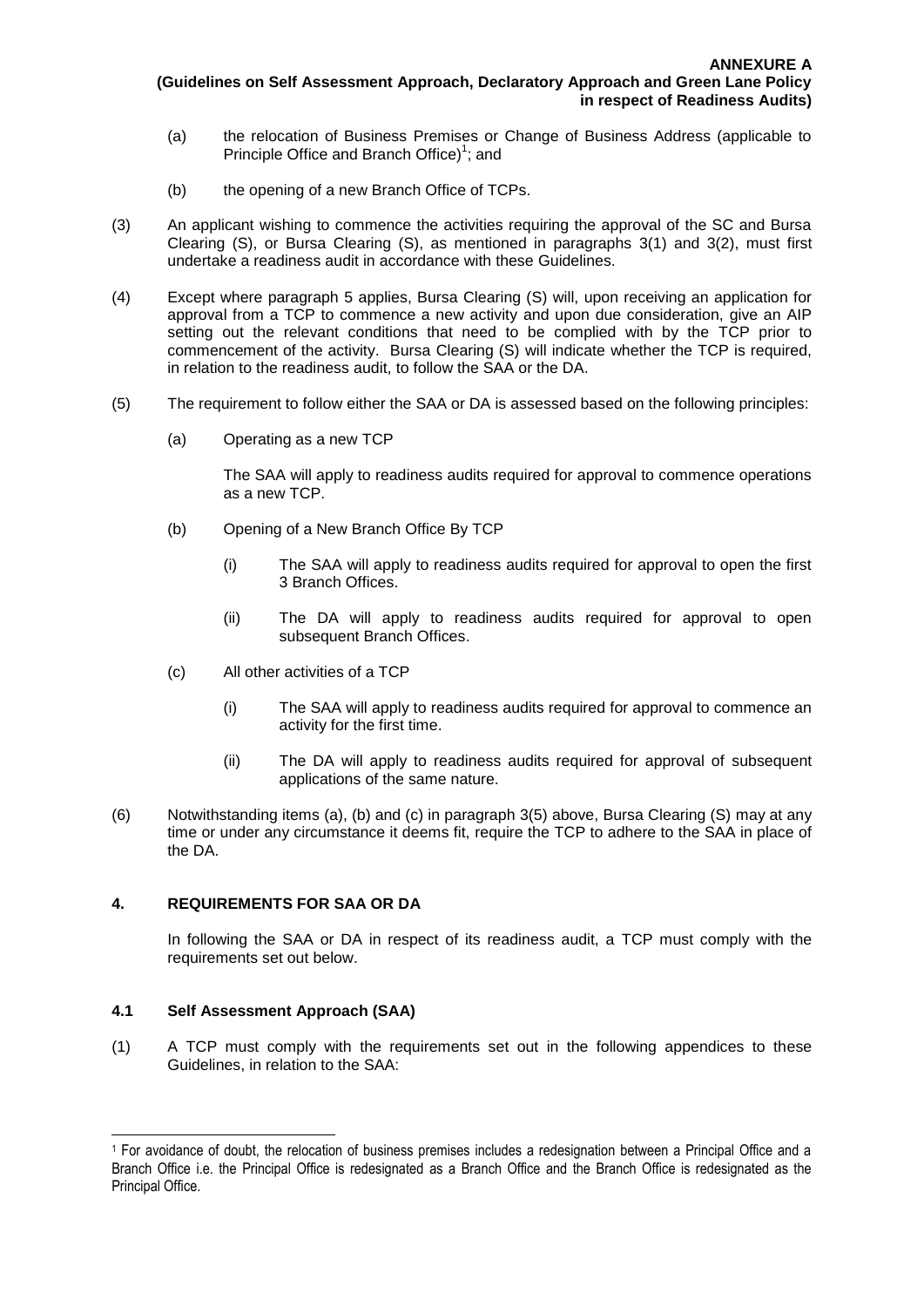| No. | <b>Type Of Document</b>                                            | <b>Appendix</b> |
|-----|--------------------------------------------------------------------|-----------------|
|     | Procedures for submission and approval in respect of<br><b>SAA</b> |                 |
|     | Declaration of Readiness for SAA                                   |                 |

## **4.2 Declaratory Approach (DA)**

(1) A TCP must comply with the requirements set out in the following appendices to these Guidelines, in relation to the DA:

| No. | <b>Type Of Document</b>                                    | Appendix |
|-----|------------------------------------------------------------|----------|
|     | Procedures for submission and approval in respect of<br>DA |          |
|     | Declaration of Readiness for DA                            |          |

# **5. Green Lane Policy ("GLP")**

- (1) Bursa Clearing (S) will allow a TCP to commence certain activities without waiting for Bursa Clearing (S) to issue its AIP under paragraph 3(4) above if:
	- (a) the TCP is assessed as being eligible under paragraph 5.1 below ("Eligible TCP");
	- (b) the activity falls within the types of activities prescribed under paragraph 5.2 below and meets the criteria prescribed under paragraph 5.3 below; and
	- (c) the Eligible TCP completes the readiness audit in accordance with the requirements stipulated in paragraph 1(4) of Appendix 1 and paragraph 4 of Appendix 2 and notifies Bursa Clearing (S) in the form attached as Appendix 5 before the commencement of the relevant activity.
- (2) The Eligible TCP that complies with the requirements of subparagraph  $5(1)(c)$  above is deemed to have been given Bursa Clearing (S)'s approval to carry out the said activity pursuant to these Guidelines.
- (3) Notwithstanding paragraph 5(1) above, Bursa Clearing (S) may, at any time or under any circumstance it deems fit, in respect of a TCP proceeding under paragraph 5(1) above, require the TCP to adhere to the SAA or DA, instead of providing the notification to Bursa Clearing (S) that is referred to under paragraph 5(1)(c).

## **5.1 Eligibility of a TCP**

- (1) Bursa Clearing (S) will assess a TCP to determine whether it may be considered as an Eligible TCP for a particular activity. In making this assessment, Bursa Clearing (S) may take into consideration, among others, whether:
	- (a) the TCP is familiar with the requirements applicable to the proposed activity, having undertaken the said activity previously;
	- (b) Bursa Clearing (S) has noted any unsatisfactory supervisory controls or governance or compliance culture issues in the TCP's front, middle or back office activities whether as part of its off-site or on-site supervision activities or otherwise;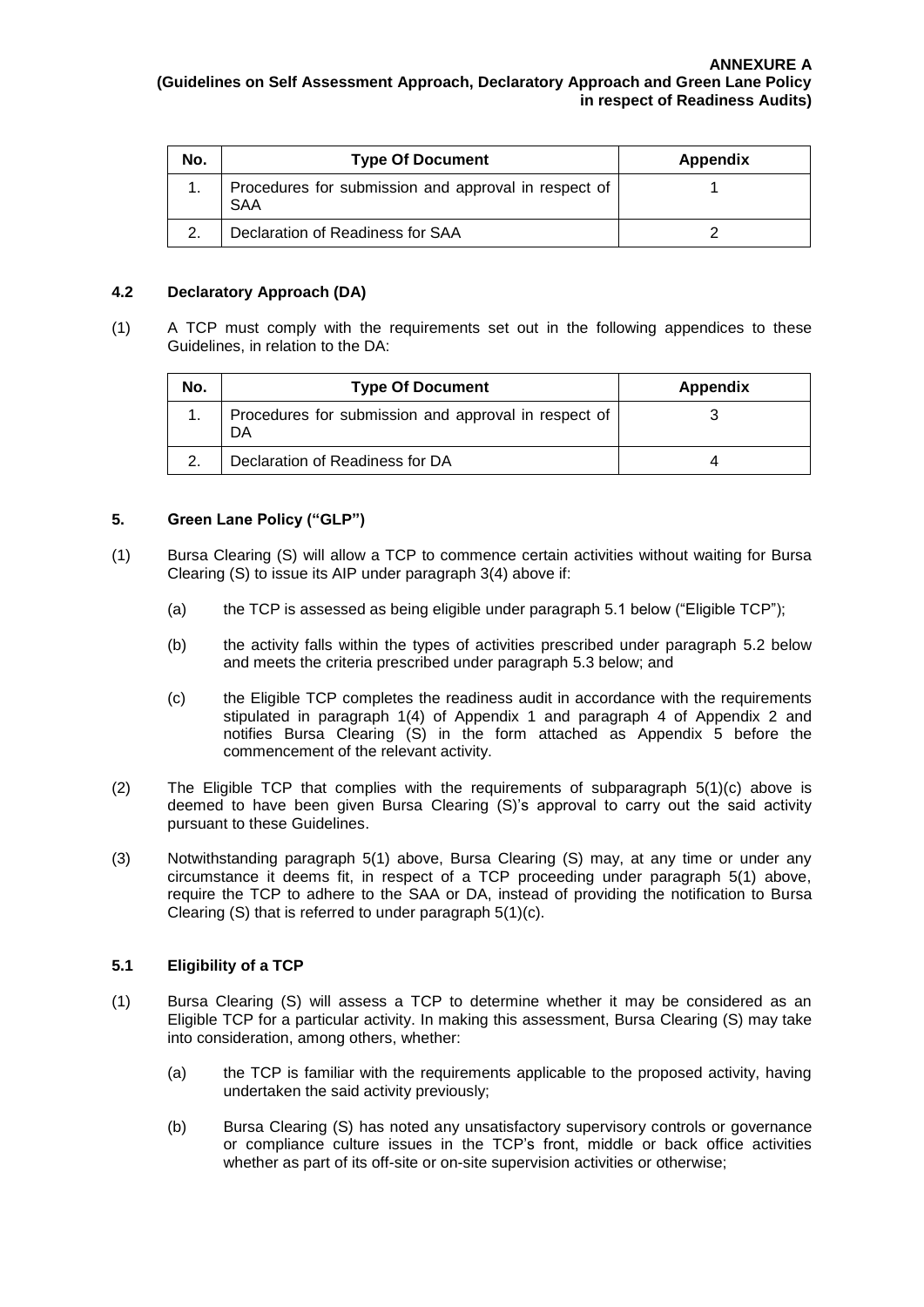- (c) Bursa Clearing (S) or the SC has any serious regulatory concern about the TCP; and
- (d) where the TCP is also a participant of another subsidiary of Bursa Malaysia Berhad ("other participantship"), Bursa Clearing (S) has noted any unsatisfactory supervisory controls or governance or compliance culture issues in the TCP's activities vis-à-vis such other participantship(s).
- (2) Bursa Clearing (S) will notify a TCP upon determination that it is an Eligible TCP for a particular activity and where there is any subsequent change to its status. Bursa Clearing (S)'s assessment is final and binding on the TCP concerned.
- (3) A TCP that has not fulfilled the criterion under paragraph 5.1(1)(b) or (c) may still be considered as an Eligible TCP if it addresses the weaknesses and breaches or serious regulatory concerns, to the satisfaction of Bursa Clearing (S).

### **5.2 Activities**

 $\overline{a}$ 

- (1) Subject to paragraph 5.3, Bursa Clearing (S) may apply the GLP to the following types of activities:
	- (a) the relocation of Business Premises or Change of Business Address (applicable to Principle Office and Branch Office)<sup>2</sup>; and
	- (b) the opening of a new Branch Office of TCPs.

### **5.3 Criteria for activities falling within the GLP**

- (1) Bursa Clearing (S) may apply the GLP to the activities in paragraph 5.2 in the following manner:
	- (a) in relation to the opening of a new Branch Office of a TCP, the GLP will apply to readiness audits required for approval to open the  $TCP's 5<sup>th</sup>$  Branch Office onwards; and
	- (b) in relation to relocating the TCP's business premises or changing its business address, the GLP will apply to a readiness audit required for approval to commence such activity if Bursa Clearing (S) had on a previous and separate occasion granted approval for the TCP to carry out such activity.

[End of Guidelines]

<sup>&</sup>lt;sup>2</sup> For avoidance of doubt, the relocation of business premises includes a redesignation between a Principal Office and a Branch Office i.e. the Principal Office is redesignated as a Branch Office and the Branch Office is redesignated as the Principal Office.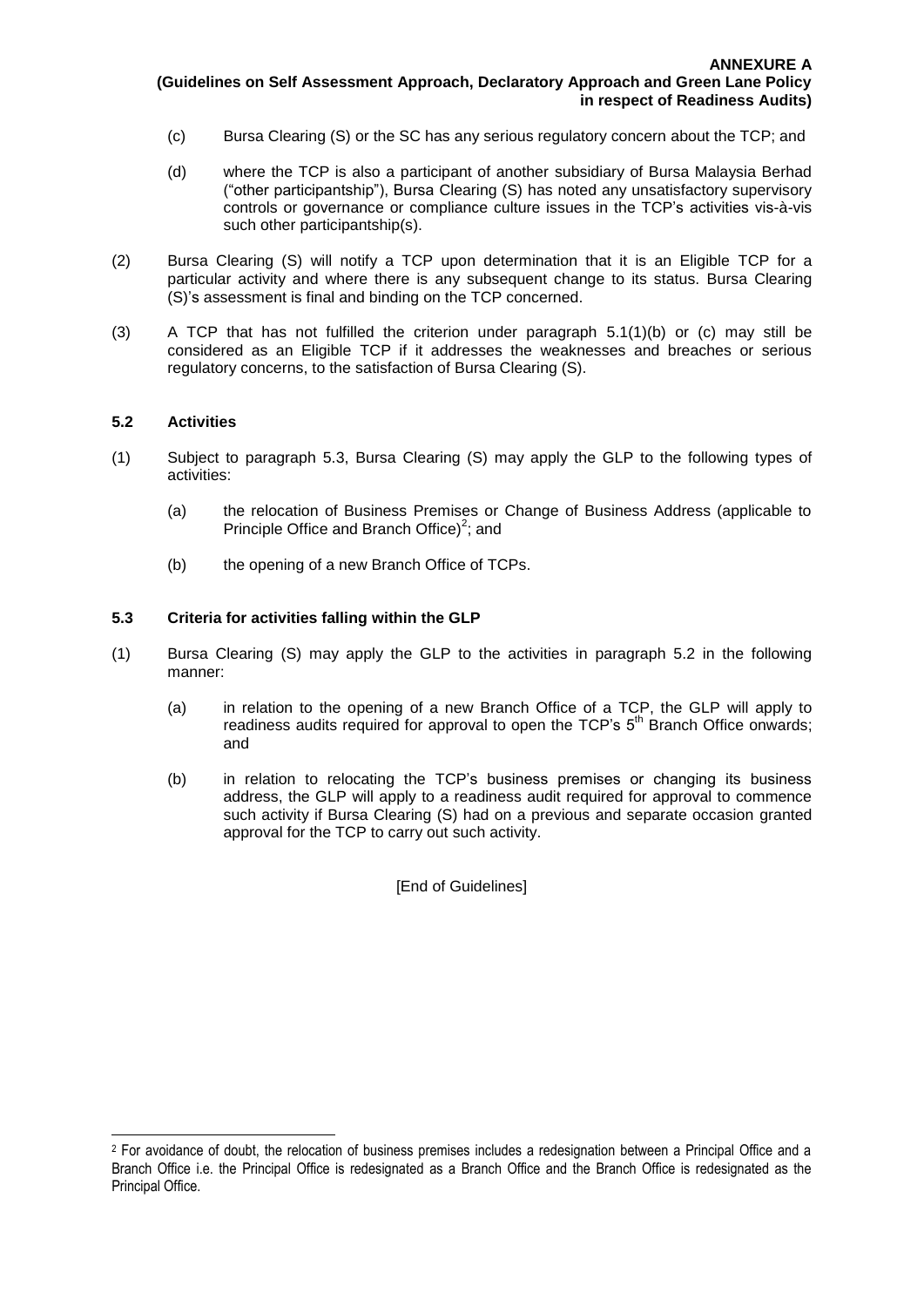# **SAA PROCEDURES ON SUBMISSION AND REVIEW OF APPLICATIONS FROM TRADING CLEARING PARTICIPANTS ON NEW ACTIVITIES**

## **1. Procedures For Submission and Approval in respect of SAA**

- (1) The TCP intending to commence an activity is required to formally inform Bursa Clearing (S) in writing setting out the type of activity for which the approval is required.
- (2) Bursa Clearing (S) will upon due consideration give its Approval-In-Principle ("AIP") to the TCP.
- (3) Upon receipt of the AIP from Bursa Clearing (S), the TCP shall commence to demonstrate its readiness to Bursa Clearing (S). This will include making the necessary arrangements and commissioning of the relevant infrastructure that are needed to commence the proposed activity.
- (4) The TCP would then be required to carry out an independent readiness audit and complete the relevant checklists as prescribed by Bursa Clearing (S) or the Commission. The review shall be carried out by a party that is independent of trading and operations of the TCP, for example, internal audit or external audit.
- (5) A formal application will then be made by the TCP to Bursa Clearing (S) setting out the level of readiness, the intended commencement date together with all relevant supporting documents and the report produced from the independent readiness audit. Bursa Clearing (S) may seek additional clarification or documents where necessary to ensure the completeness of the readiness audit process.
- (6) If the proposed activity only requires the approval of Bursa Clearing (S), it will then review the application made together with the supporting documents and communicate the outcome of the review and issue its approval directly to the TCP.
- (7) Where the proposed activity also requires the approval of the Commission, Bursa Clearing (S) will review the submission made by the TCP and forward the same together with Bursa Clearing (S)'s recommendation to the Commission for its further consideration and approval.

## **2. Documentation Requirements for New Activities**

The following documents are required:

- Relevant checklist in the prescribed form for each type of new activity.
- Final report of the independent readiness audit carried out by the TCP.
- Extract of board resolutions / minutes of meeting where applicable.
- Extract of relevant sections of operations manual.
- Copies of relevant agreements entered into by TCP in connection with the proposed activity.
- Diagrams of new office layout where applicable.
- Results of infrastructure testing where required by Bursa Clearing (S).
- Any other documents in support of the application or expressly required to be submitted by Bursa Clearing (S).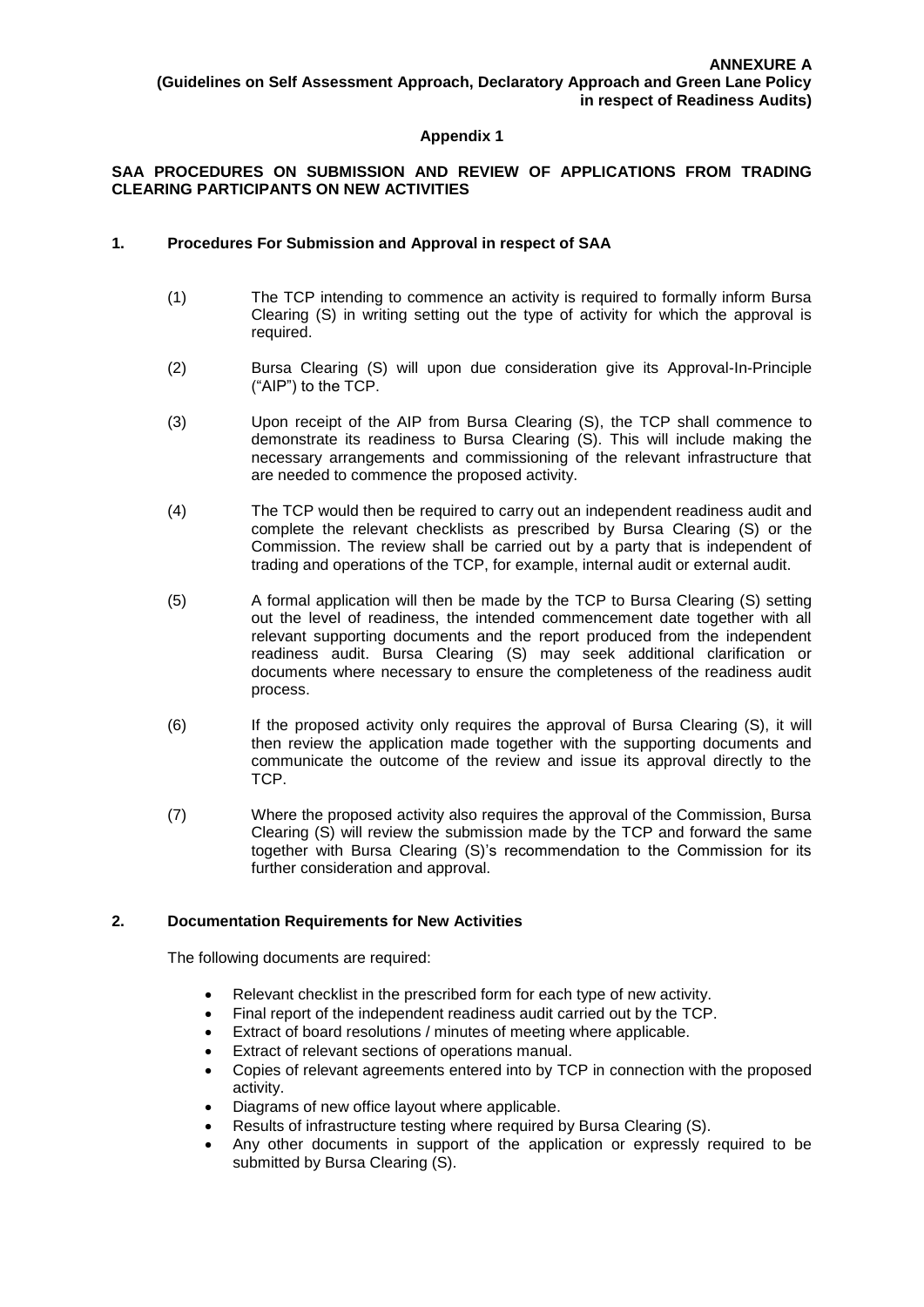*Note:-*

*The TCP is required to submit complete documentation and checklist together with the required declaration to Bursa Clearing (S) at least 4 weeks prior to the intended commencement date of the proposed activity. The TCP should also ensure that all the relevant requirements of the checklist(s) wherein applicable has been complied with prior to the submission to Bursa Clearing (S).*

[End of Appendix 1]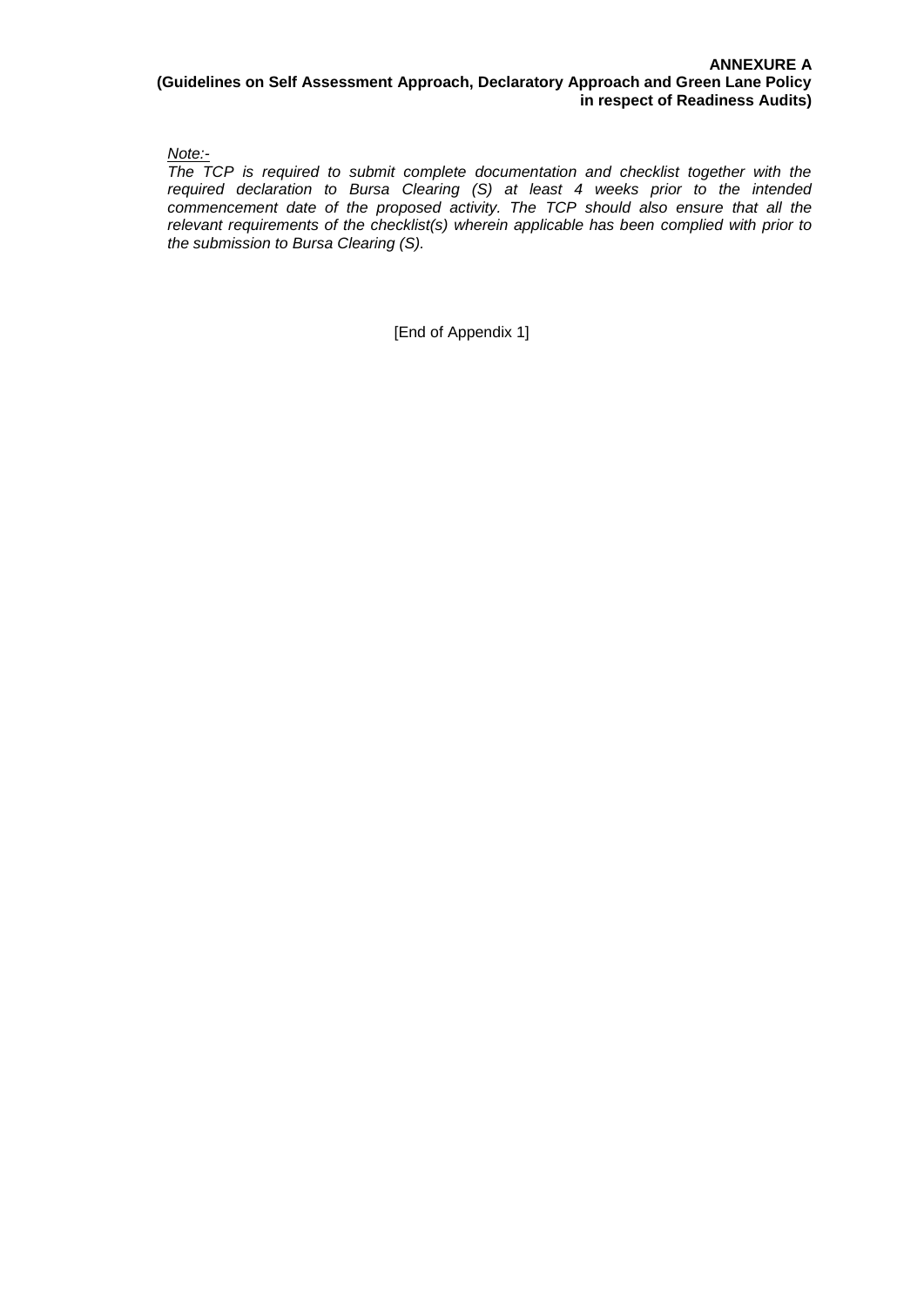### **DECLARATION OF READINESS FOR THE SELF ASSESSMENT APPROACH**

To: Head Participants Supervision Division Regulation

> BURSA MALAYSIA BERHAD 12<sup>th</sup> Floor, Exchange Square Bukit Kewangan 50200 Kuala Lumpur

[*insert name of Participating Organisation/Authorised Depository Agent/Trading Clearing Participant*]

### **DECLARATION ON COMPLIANCE FOR PURPOSES OF READINESS TO COMMENCE OPERATIONS**

We refer to our application to commence the operation of our [*insert the particulars of the activity concerned*] referenced [*insert reference*] dated [*insert date*], full details of which are contained in the proposal accompanying our said application.

We, [*insert name of Participating Organisation/Authorised Depository Agent/Trading Clearing Participant*], hereby declare and confirm as follows:

- 1. we shall comply at all times with the relevant rules, directives, circulars and guidelines issued from time to time by Bursa Malaysia Berhad and/or other subsidiaries of Bursa Malaysia Berhad (collectively referred to hereinafter as the "Bursa Group") in relation to the establishment, maintenance or operation of the [*insert the particulars of the activity concerned*] by the *Participating Organisation/Authorised Depository Agent/Trading Clearing Participant*;
- 2. that to the best of our knowledge, the [*insert the particulars of the activity concerned*] to be established, maintained or operated by us complies fully with all requirements prescribed by the Bursa Group in relation to the establishment, maintenance or operation of the [*insert the particulars of the activity concerned*] by the *Participating Organisation/Authorised Depository Agent/Trading Clearing Participant*;
- 3. that the [*insert the particulars of the activity concerned*] that is established, maintained or operated, or as the case may be, intended to be established, maintained or operated, outside our Principal Office, Branch Office(s) and/or any of electronic access facility(s) contains adequate and effective specifications and capabilities to ensure that the security of transactions and confidentiality of clients are at all times reasonably and adequately preserved;
- 4. that the [*insert the particulars of the activity concerned*] is, in terms of the applications or software, the physical site location and the hardware, reasonably secured from unauthorised tampering and intrusion and in this respect we have at the minimum strictly complied with all relevant directives, guidelines, circulars and codes relating to security issue by the Bursa Group for the time being in force, including but not limited to the Participating Organisations' IT Security Code or the use of information technology (as may be amended from time to time);
- 5. the [*insert the particulars of the activity concerned*] conforms in all material respects with all relevant rules, directives, circulars and guidelines issued by the Bursa Group with respect to trading of securities on the Exchange by Participating Organisations generally;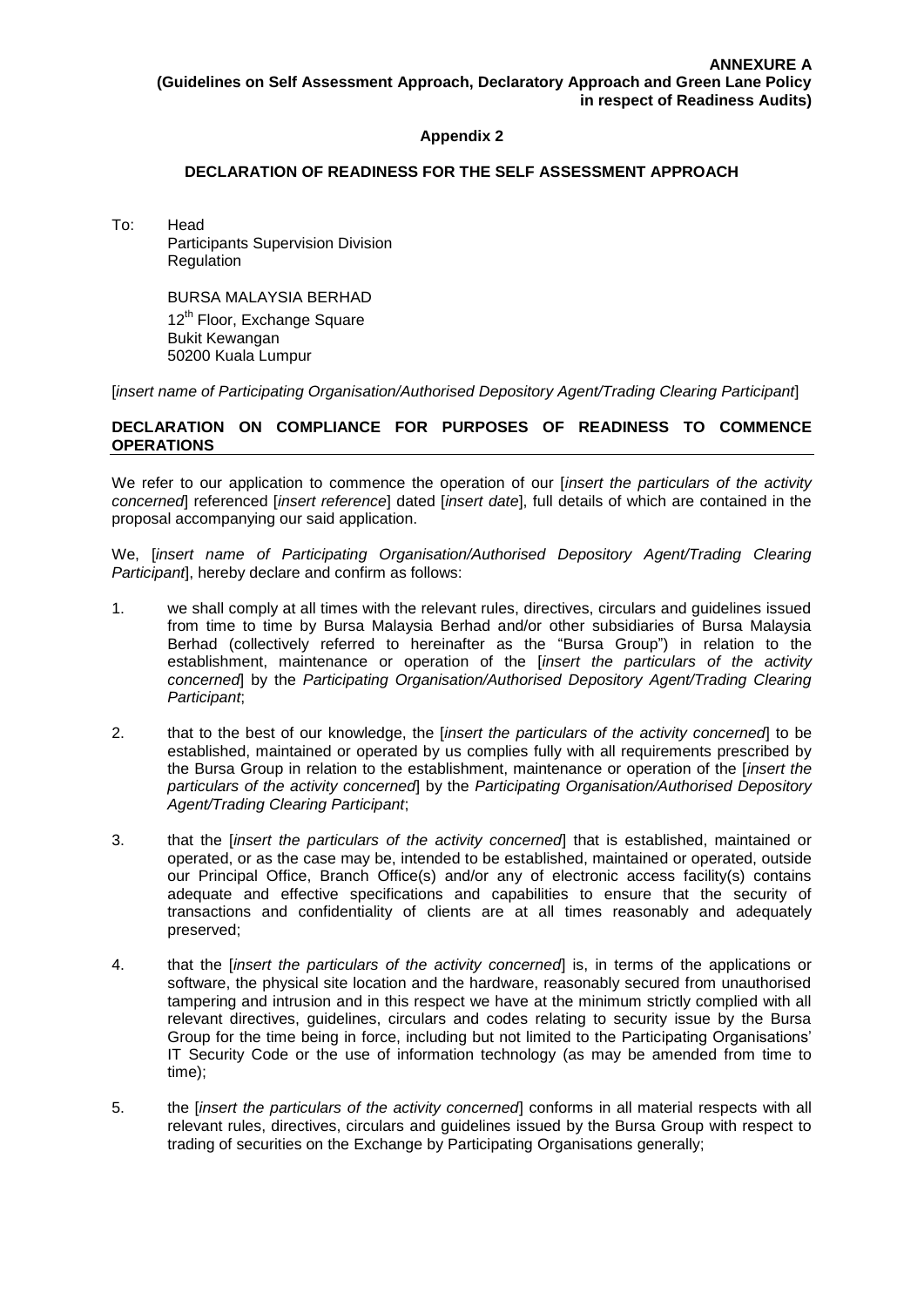- 6. we are satisfied that the relevant controls and monitoring policies and procedures pertaining to the establishment, maintenance or operation of the [*insert the particulars of the activity concerned*] is/are adequate and effective; and
- 7. we shall indemnify the Bursa Group and not hold the Bursa Group liable to any claims made by any party as a result of the establishment, maintenance or operations of the [*insert the particulars of the activity concerned*] and its activities.

Signed Authorised signatory

Date  $\Box$ 

[End of Appendix 2]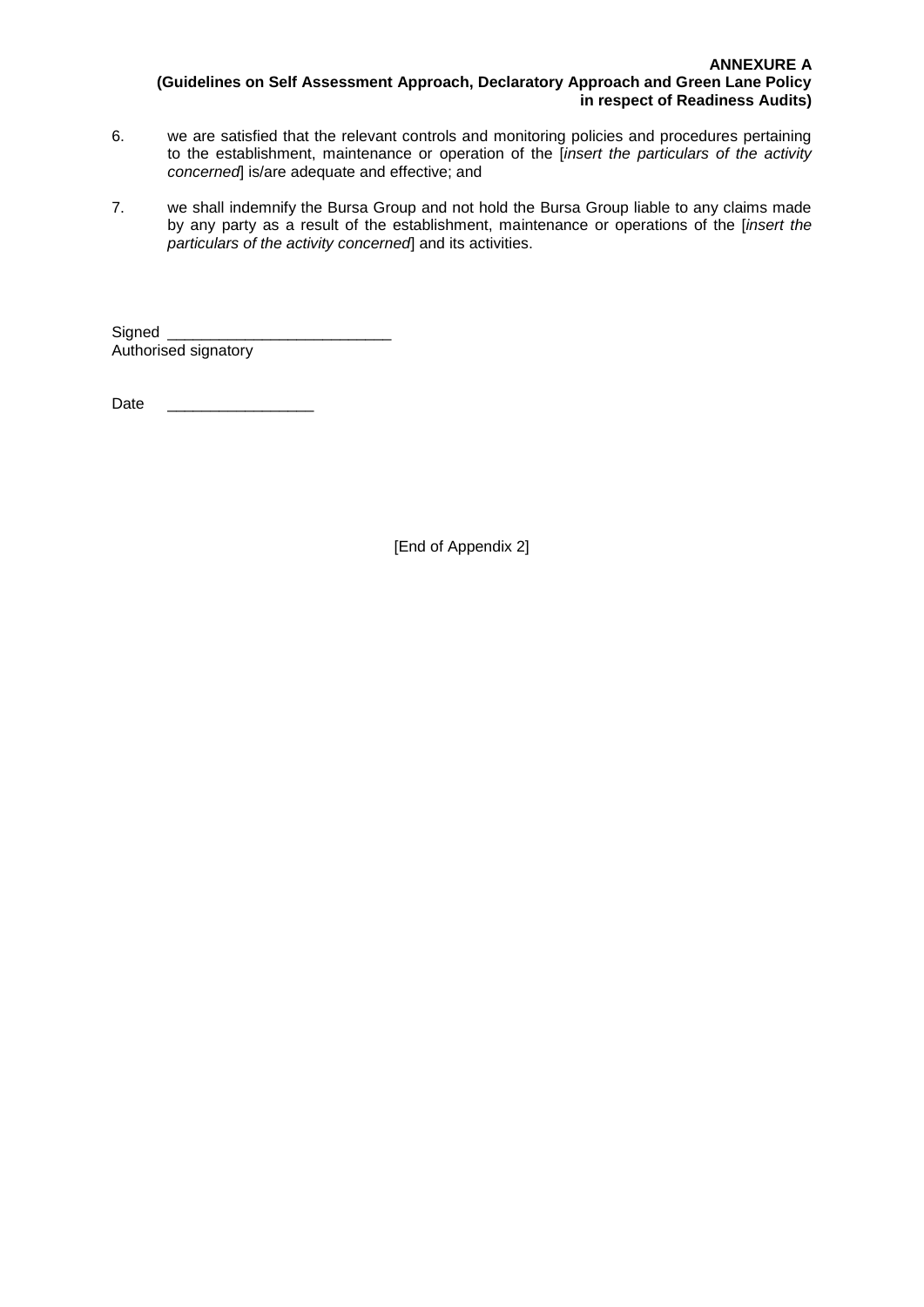## **DA PROCEDURES ON SUBMISSION AND REVIEW OF APPLICATIONS FROM TRADING CLEARING PARTICIPANTS ON NEW ACTIVITIES**

- 1. The TCP intending to commence an activity is required to formally inform Bursa Clearing (S) in writing setting out the type of activity for which the approval is required.
- 2. Bursa Clearing (S) will upon due consideration give its Approval-In-Principle ("AIP") to the TCP.
- 3. Upon receipt of the AIP from Bursa Clearing (S), the TCP shall commence to demonstrate its readiness to Bursa Clearing (S). This will include making the necessary arrangements and commissioning of the relevant infrastructure that are needed to commence the proposed activity.
- 4. The TCP would then be required to carry out an independent readiness audit and complete the relevant checklists as prescribed by Bursa Clearing (S). The review shall be carried out by a party that is independent of trading and operations of the TCP, for example, internal audit or external audit.
- 5. The TCP must then submit the DA Declaration Form in the format prescribed in Appendix 4 to these Guidelines at least 2 clear weeks before the above intended commencement date.
- 6. Bursa Clearing (S) will process the application based on the declaration provided by the TCP and issue its approval directly to the TCP.

**[End of Appendix 3]**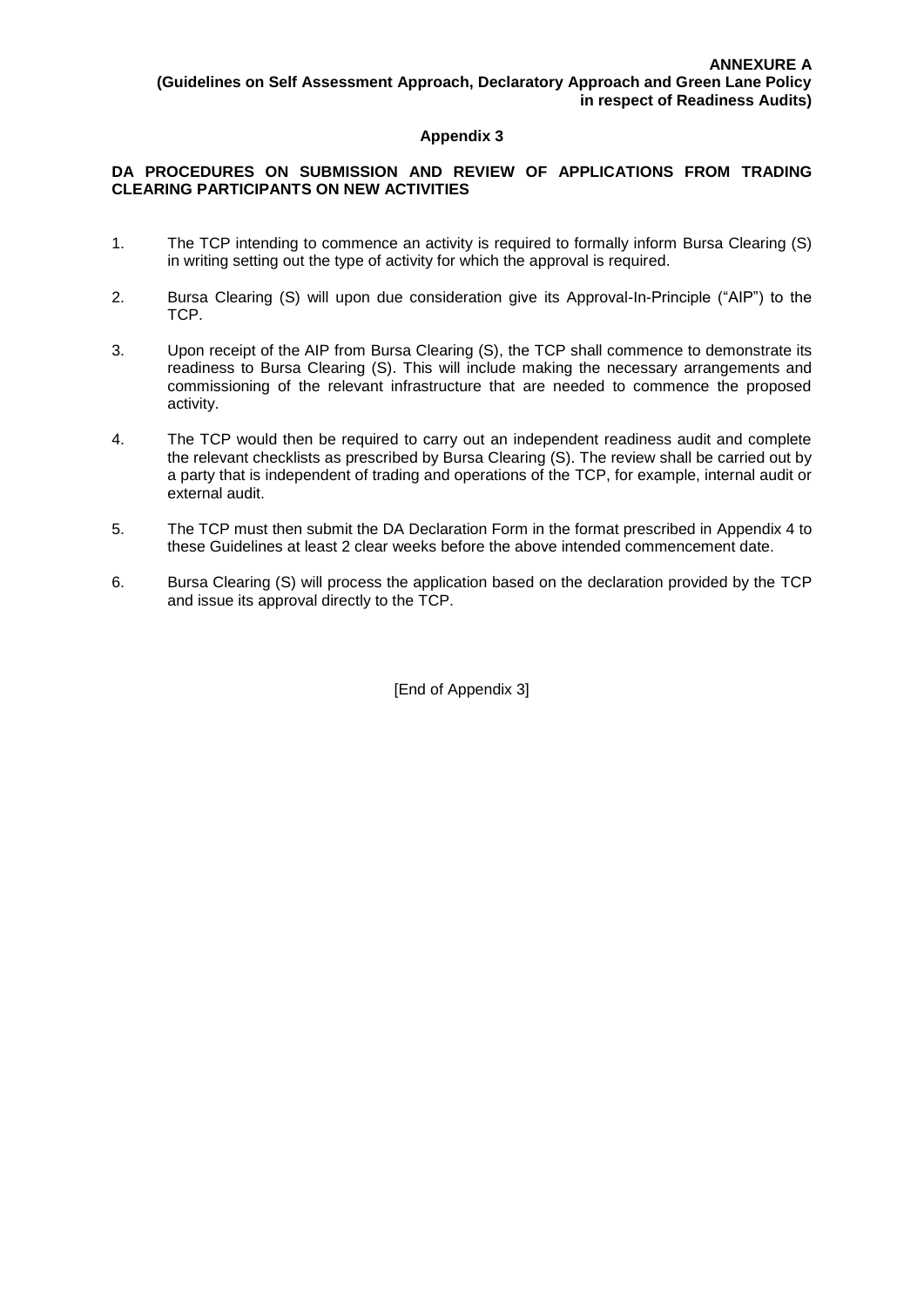### **DECLARATION OF READINESS FOR THE DECLARATORY APPROACH**

To: Head Participants Supervision Regulation BURSA MALAYSIA BERHAD 12<sup>th</sup> Floor, Exchange Square Bukit Kewangan 50200 Kuala Lumpur

[*insert name of Participating Organisation/Authorised Depository Agent/Trading Clearing Participant* ]

### **DECLARATION ON COMPLIANCE FOR PURPOSES OF READINESS TO COMMENCE OPERATIONS**

### **PART I**

We refer to our application to commence the operation of our [insert particulars of the activity concerned] referenced [*insert reference*] date [*insert date*].

We, [*insert name of Participating Organisation/Authorised Depository Agent/Trading Clearing Participant*], hereby declare and confirm as follows:

- 1. that [*insert name of Participating Organisation/Authorised Depository Agent/Trading Clearing Participant*] has carried out an independent readiness audit in regard of [*insert the particulars of the activity concerned],* and we have reasonable assurance that all the relevant systems, policies and procedures and relevant front office and back office systems IT systems that are required for the effective establishment, maintenance or operation of [*insert the particulars of the activity concerned*] are readily available, operative and functional and are adequate and effective in achieving the intended purpose;
- 2. we are satisfied that the relevant controls and monitoring policies and procedures pertaining to the establishment, maintenance or operation of the [*insert the particulars of the activity concerned*] is/are adequate and effective;
- 3. we shall comply at all times with the relevant rules, directives, circulars and guidelines issued from time to time by Bursa Malaysia Berhad and/or other subsidiaries of Bursa Malaysia Berhad (collectively referred to as the Bursa Group) in relation to the establishment, maintenance or operation of the [*insert the particulars of the activity concerned*] by the *Participating Organisation/Authorised Depository Agent/Trading Clearing Participant*;
- 4. that to the best of our knowledge, the [*insert the particulars of the activity concerned*] to be established, maintained or operated by us complies fully with all requirements prescribed by the Bursa Group in relation to the establishment, maintenance or operation of the [*insert the particulars of the activity concerned*] by [insert name of *Participating Organisation/Authorised Depository Agent/Trading Clearing Participant*];
- 5. that the [*insert the particulars of the activity concerned*] that is established, maintained or operated, or as the case may be, intended to be established, maintained or operated, outside our Principal Office, Branch Office(s) and/or any of electronic access facility(s) contains adequate and effective specifications and capabilities to ensure that the security of transactions and confidentiality of clients are at all times reasonable and adequately preserved.
- 6. that the [*insert the particulars of the activity concerned*] is, in terms of the applications or software, the physical site location and the hardware, reasonably secured from unauthorized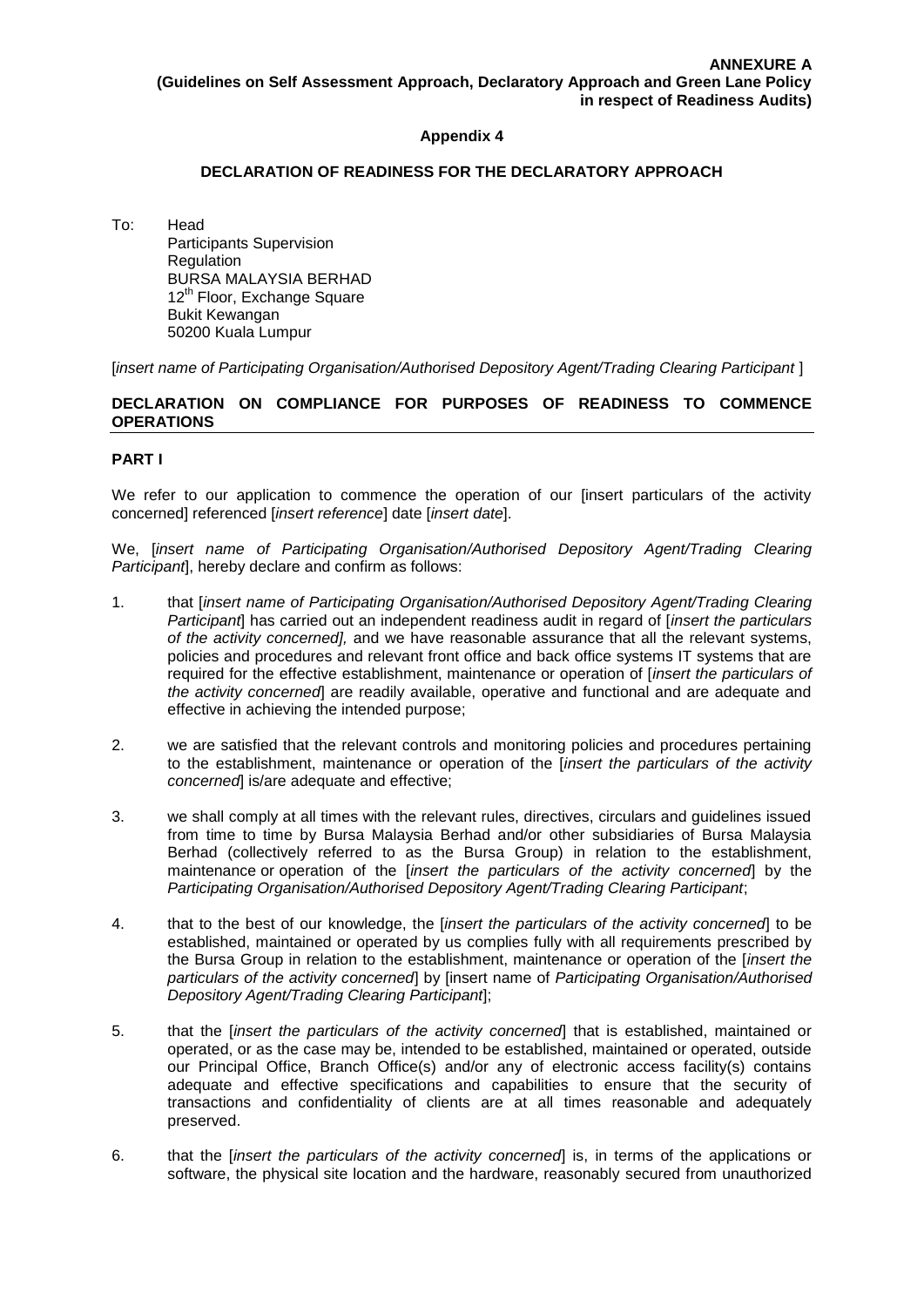tampering and intrusion and in this respect we have at the minimum strictly complied with all relevant directives, guidelines, circulars and codes relating to security issued by the Bursa Group for the time being in force, including but not limited to the Participating Organisations' IT Security Code or the use of information technology (as may be amended from time to time);

- 7. the [*insert the particulars of the activity concerned*] conforms in all material respects with all relevant rules, directives, circulars and guidelines issued by the Bursa Group with respect to trading of securities on the Exchange by the Participating Organisations generally; and
- 8. we shall indemnify the Bursa Group and not hold the Bursa Group liable to any claims made by any party as a result of the establishment, maintenance or operations of the [*insert the particulars of the activity concerned*] and its activities.

## **PART II: NOTIFICATION**

The following are the details of the activities that will be undertaken:\*

**\_\_\_\_\_\_\_\_\_\_\_\_\_\_\_\_\_\_\_\_\_\_\_\_ Authorised signatory**

**\_\_\_\_\_\_\_\_\_\_\_\_\_\_\_\_\_\_\_\_\_\_\_\_**

**Date**

[End of Appendix 4]

\* To provide the details of the activities, including the systems employed and key personnel involved. For Branch Office, to indicate the systems employed and whether the back office and operations are centralized at the Principal Office/other Branch Office or whether there are remote terminals for processing of transactions.